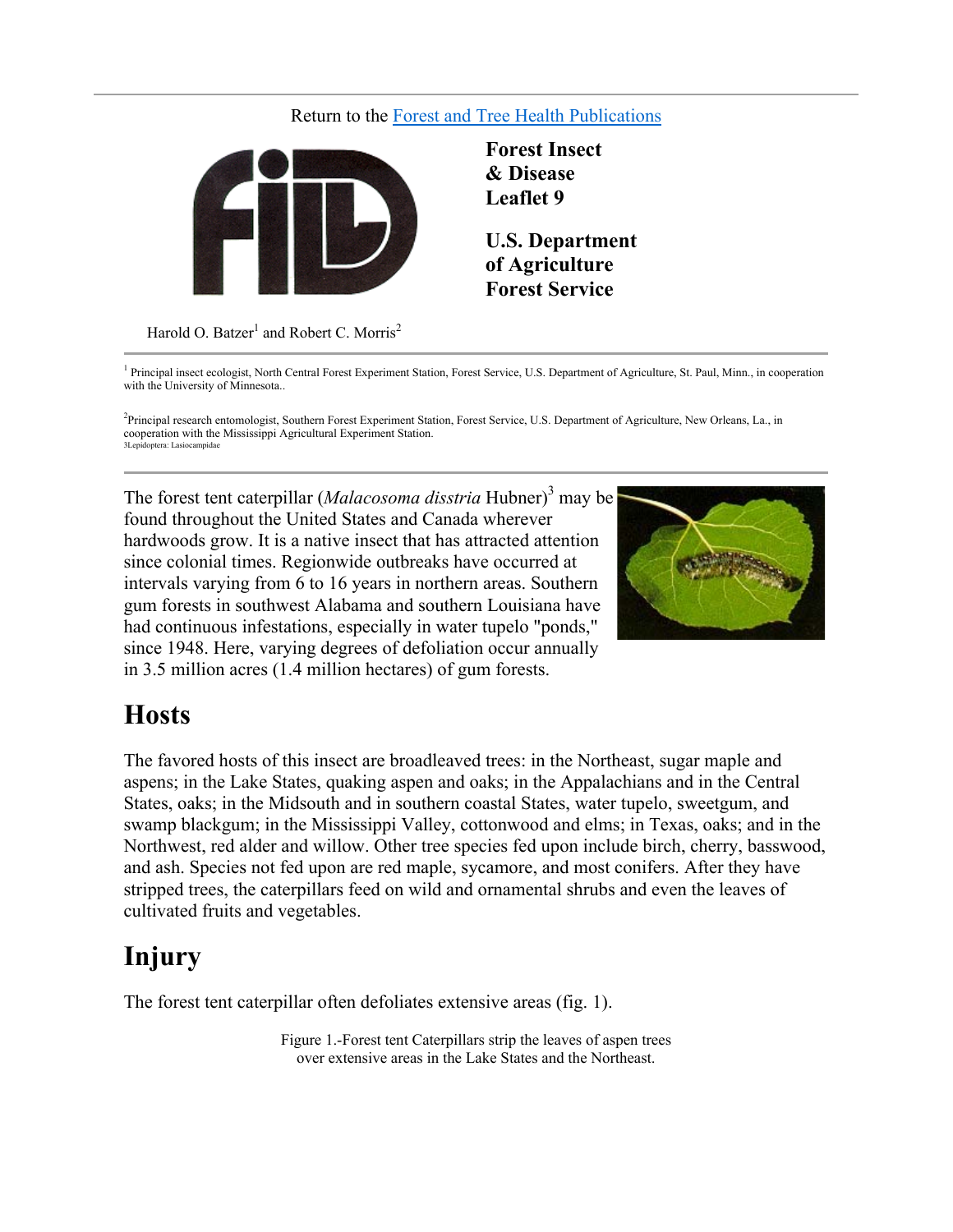

Outbreaks in the Lake States typically last for 3 years, then subside. Diameter growth may be reduced as much as 90 percent. Such defoliation kills few trees except for those that are suppressed. Unusual outbreaks lasting 5 to 7 years have caused mortality up to 59 percent where aspen grew over a high water table. Water tupelo in southwest Alabama subjected to annual defoliation for nearly 20 years grew only .05 inch (1.3 mm) in diameter per year on the average. This represents approximately 25 percent of that normally expected. Sweetgums in adjacent areas began dying after three successive defoliations. Tree flowers may be eaten (fig. 2), nectar gathering by honeybees may be reduced, and seed production is diminished. During years when larvae hatch before leaves unfold, caterpillars mine buds. The quantity and quality of sugar maple sap are greatly reduced as a result of defoliation. New foliage appearing after spring defoliation may be stunted and thin.

An average of 19 egg masses on an aspen tree 6 inches (15 cm) in diameter indicates that complete defoliation could occur. Similar relationships between the number of egg masses and defoliation apply to the southern tupelo-gum forest.

Figure 2.- Forest tent caterpillars eat the flowers of water tupelo trees and reduce seed yield.



### **Life History and Description**

There is one generation a year. Young larvae appear when the Figure3.- Third instar larvae moving leaves are beginning to unfold. The time varies with weather and locality. Newly hatched larvae are nearly uniformly black, are less than one-eighth of an inch (3 mm) long, and bear conspicuous hairs. Colonies stay together and move about in a file, following silk trails laid down by leaders (fig. 3). With each successive molt, markings of pale bluish lines along the sides of a brownish body and a row of footprint-shaped, whitish spots on a black background become more evident

in a column up the stem of a quaking aspen tree.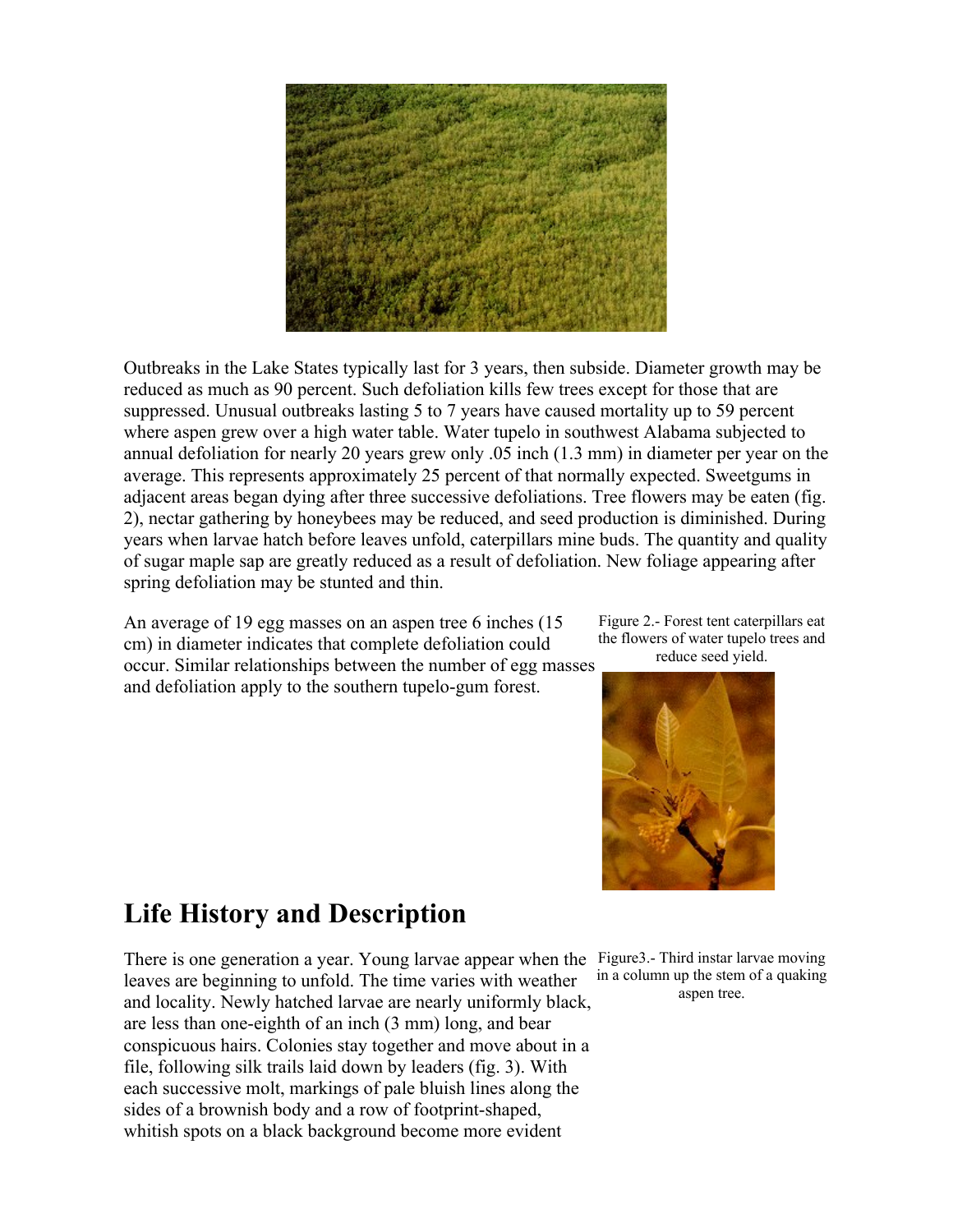(see cover). When full grown, caterpillars are about 2 inches (50 mm) long.

Figure4.- Fifth-instar larvae at rest on an aspen trunk.



The caterpillars do not spin a tent; instead, they form a silken mat on the trunk or branch, and here they congregate when at rest or during molting periods (fig. 4). During the



early instars, these congregations are usually in the upper part of the tree; later they are more commonly found lower in the crown and on the trunk.

Larvae usually pass through five instars. When high populations result in complete tree defoliation, the fourth and fifth in-stars often move around a great deal in search of food. The larvae wander in search of suitable sites for spinning cocoons, and their movements have caused them to be called "armyworms" by some.

Five to 6 weeks after hatching, the larvae spin cocoons of silk colored yellow by a powdery material dispersed between the strands (fig. 5). They are constructed in a folded leaf (fig. 6), bark crevice, or other sheltered place.

Figure5.- Cocoon of silk colored yellow by

powdery material among the strands. (Photo by J.D. Harper, Auburn University)



Figure 6.-Red maples leaves, fastened together with silk, shelter new cocoons of the forest tent caterpillar.



In these cocoons, the larvae change to pupae. The stoutbodied moths, which emerge about 10 days later, live for only a few days. They are buffcolored and have a wingspan of 1 to 11/2 inches (25-38 mm). The forewings have two darker oblique lines near the middle (fig. 7). Strong winds can carry the moths many miles, and great numbers are attracted to lights.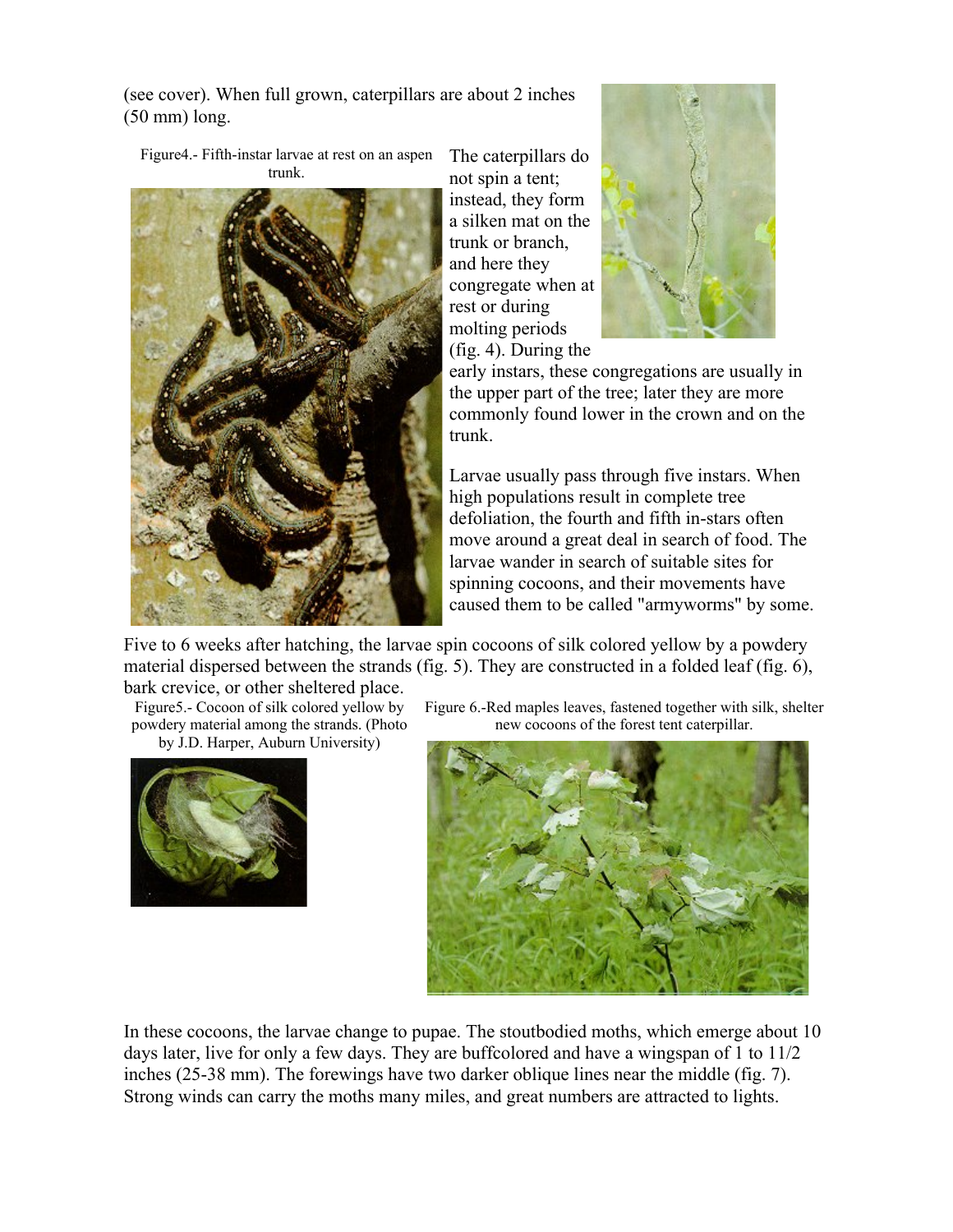Figure 7.-forest tent caterpillar moths are buff-The eggs are laid mostly on upper-crown branches in colored, with two darker oblique bands on the masses of 100 to 350, which encircle small twigs.

forewings. (Photo by J.D. Harper, Auburn University)



Each mass is cylindrical with truncated ends (fig.8). The eggs are cemented together and are coated witb a frothy, glue- like substance, which hardens and turns a glossy dark brown. Within 3 weeks the embryos develop into larvae that overwinter in the eggs and hatch in the spring.

Figure 8.- Egg clusters encircle small twigs: Upper-before hatching, and lower-after



# **Control**

In some years hatch is low. High mortality of larvae in the egg is associated with temperatures below -42° F (-41°C). Freezing weather just prior to, during, and following hatching kill many of the young caterpillars. When trees are completely stripped of leaves, larvae starve. In the North, temperatures above  $100^{\circ}$  F (38 $^{\circ}$ C) in the shade during moth emergence and egg laying have caused death of adults and low viability of eggs.

Figure 9.- During outbreaks of the forest tent Several species of flies and wasps parasitize the eggs,

carerpillar, *Sarcophaga aldrichi* become extremely abundant and annoying.



larvae, and pupae of the forest tent caterpillar. Most important are large gray flies, *Sarcophaga aldrichi*  Parker, in the North; and *S. houghi* Aldrich in the South. Female flies deposit maggots on cocoons. The maggots penetrate the silk and move into the prepupa'e or pupae, killing them as well as any other parasites that may be present. *S. Aldrichi* becomes extremely abundant and contributes greatly to the termination of

out breaks of the caterpillars in aspen forests. Although the flies do not bite, they annoy people by lighting on them (fig. 9) and regurgitating on clothing and laundry hung outdoors. In southern gum forests, *S. houghi* is much less conspicuous and usually goes unnoticed. Nevertheless, it can be an important control agent. *Itopletis conquisitor (*Say) is an important ichneumonid wasp parasitoid of the pupal stage. Parasitization up to 20 percent by five species of egg wasps has been recorded in Alabama.

Predatory beetles, ants, true bugs, spiders, birds, and small animals feed on caterpillars and pupae, but it is not known to what extent they affect populations of the forest tent caterpillar. Annual flooding of water tupelo forests in Alabama and Louisiana during the feeding period of the caterpillars (fig. 10) prevents the buildup of some natural control agents.

Figure 10.- Flooding og tupelo swamps during Polyhedral the larval feeding period prevents natural enemies from reaching the forest tent caterpillars. virus diseases often destroy large numbers

Figure 11.- Virus-killing caterpillars characteristically hang head downward.